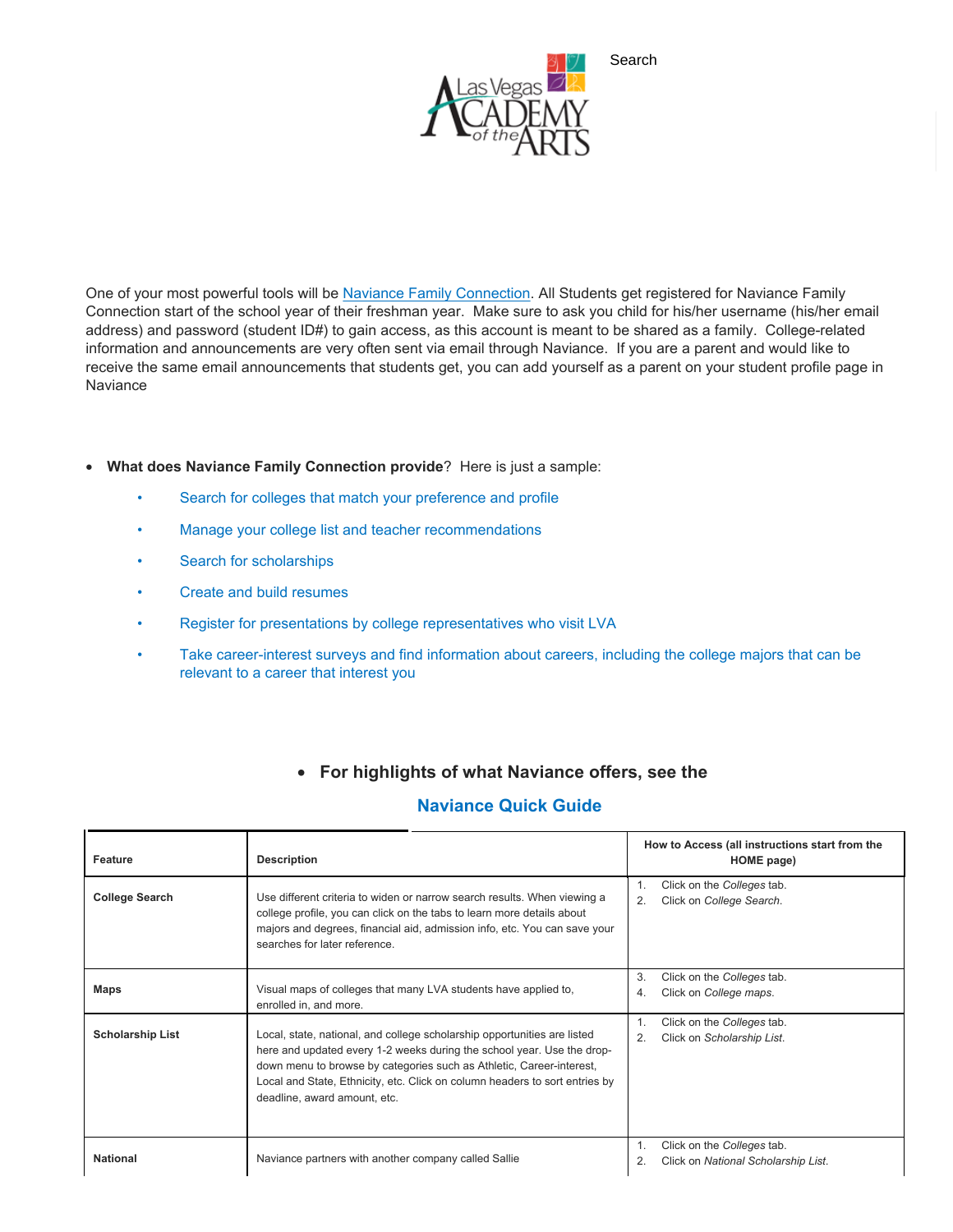| <b>Scholarship List</b>               | Mae which keeps a database of national scholarships. You may input your<br>profile (GPA, test scores, interests, etc.) and it will search its database for<br>scholarships that match your profile.                                                                                                                                                                                                                                                                                                                                                                                                                                                                                                                                              |                                               |                                                                                                                                                                                                                                                                     |
|---------------------------------------|--------------------------------------------------------------------------------------------------------------------------------------------------------------------------------------------------------------------------------------------------------------------------------------------------------------------------------------------------------------------------------------------------------------------------------------------------------------------------------------------------------------------------------------------------------------------------------------------------------------------------------------------------------------------------------------------------------------------------------------------------|-----------------------------------------------|---------------------------------------------------------------------------------------------------------------------------------------------------------------------------------------------------------------------------------------------------------------------|
| <b>Tasks</b>                          | Not sure what you should be doing in order to graduate and apply to<br>college? Check out the Tasks assigned to you by your counselor.                                                                                                                                                                                                                                                                                                                                                                                                                                                                                                                                                                                                           | 1.<br>2.<br>Click on Tasks.                   | Click on About Me tab.                                                                                                                                                                                                                                              |
| <b>Resume</b>                         | Record all your high school awards, activities, volunteer work, sports, etc. in<br>Naviance here. Counselors rely on what you put here to help them write your<br>recommendation letters, so make sure this is updated regularly. This feature<br>also allows you to create printable versions of a resume for jobs and<br>colleges.                                                                                                                                                                                                                                                                                                                                                                                                             | 1.<br>2.<br>Click on Resume.                  | Click on About Me tab.                                                                                                                                                                                                                                              |
| <b>Scattergrams or</b><br>Graphs      | These graphs provide historical data on admissions results for LVA students<br>from 2009 and on. (Data is self-reported by students.) They can be used to<br>give you an idea of how competitive a school might be for you. On the<br>horizontal axis is the applicant average SAT score; on the vertical axis is the<br>applicant average GPA. Your own GPA and SAT may be plotted with a red<br>circle among the other points plotted. You may change the axes to represent<br>weighted or unweighted GPA, and SAT or ACT scores.<br>Note: for an applicant to be plotted on the graph, three data points of that<br>applicant must be present: (1) an application result (accepted, denied,<br>waitlisted, etc.) (2) a GPA, (3) a test score. | 1.<br>2.<br>3.<br>4.<br>5.                    | Click on the Colleges tab.<br>Click on College Lookup.<br>Search for the college you want<br>Click on Graph, which is right below the<br>college contact information.<br>Graphs are available only for colleges that<br>have received LVA applications in the past. |
| <b>School Statistics</b>              | Summaries of data on LVA application results for individual colleges from<br>2009 and on. Includes average GPA and SAT scores for admitted applicants<br>since 2009.                                                                                                                                                                                                                                                                                                                                                                                                                                                                                                                                                                             | 1.<br>2.<br>3.<br>4.                          | Click on the Colleges tab.<br>Click on College Lookup.<br>Search for the college you want.<br>Click on School Stats which is under the<br>college contact information.                                                                                              |
| Colleges I'm<br><b>Thinking About</b> | Keep a list of colleges that you are considering. When you have finalized<br>your list and are ready to begin your applications, transfer them to the<br>Colleges I'm Applying To list.                                                                                                                                                                                                                                                                                                                                                                                                                                                                                                                                                          | 1.<br>2.<br>3.<br>4.<br>Click on Add to List. | Click on the Colleges tab.<br>Click on Colleges I'm Thinking About.<br>Search for the college you want.                                                                                                                                                             |
| Colleges I'm<br><b>Applying To</b>    | This list allows your counselor to see what schools you<br>are applying to, and it also allows them and your<br>teachers to electronically submit recommendation<br>letters, transcripts, secondary school reports, etc. (i.e.<br>all necessary forms for your application) to your<br>colleges. Only colleges in your "Colleges I'm Applying<br>To" will be able to receive recommendation letters,<br>transcripts, and other materials that counselors and<br>teachers need to submit on your behalf, so make sure<br>that this list is up-to-date, and to inform your counselor<br>and teachers if you make any changes to this list                                                                                                          |                                               | Click on the "College" tab.<br>1.<br>Click on Colleges I'm Thinking<br>2.<br>About.<br>3.<br>Check the box next to any college<br>in your "Thinking About" list<br>4. Click on the button at the bottom<br>of the list that says, "Move to<br>Application List."    |

## **CaCAREER-RELATED and OTHER FEATURES**

**EER-RELATED and OTHER FEATURES** 

| Feature                                   | <b>Description</b>                                                                                                      | How to Access (all instructions start from<br>the HOME page)    |
|-------------------------------------------|-------------------------------------------------------------------------------------------------------------------------|-----------------------------------------------------------------|
| <b>Career Interest</b><br><b>Profiler</b> | One of three different types of questionnaires that try to match your<br>interests and strengths with possible careers. | Click on the Careers tab.<br>Click on Career Interest Profiler. |
| <b>Cluster Finder</b>                     | One of three different types of questionnaires that try to match your<br>interests and strengths with possible careers. | Click on the Careers tab.<br>Click on Cluster Finder.           |
| <b>Personality Type</b>                   | One of three different types of questionnaires that try to                                                              | Click on the Careers tab.                                       |